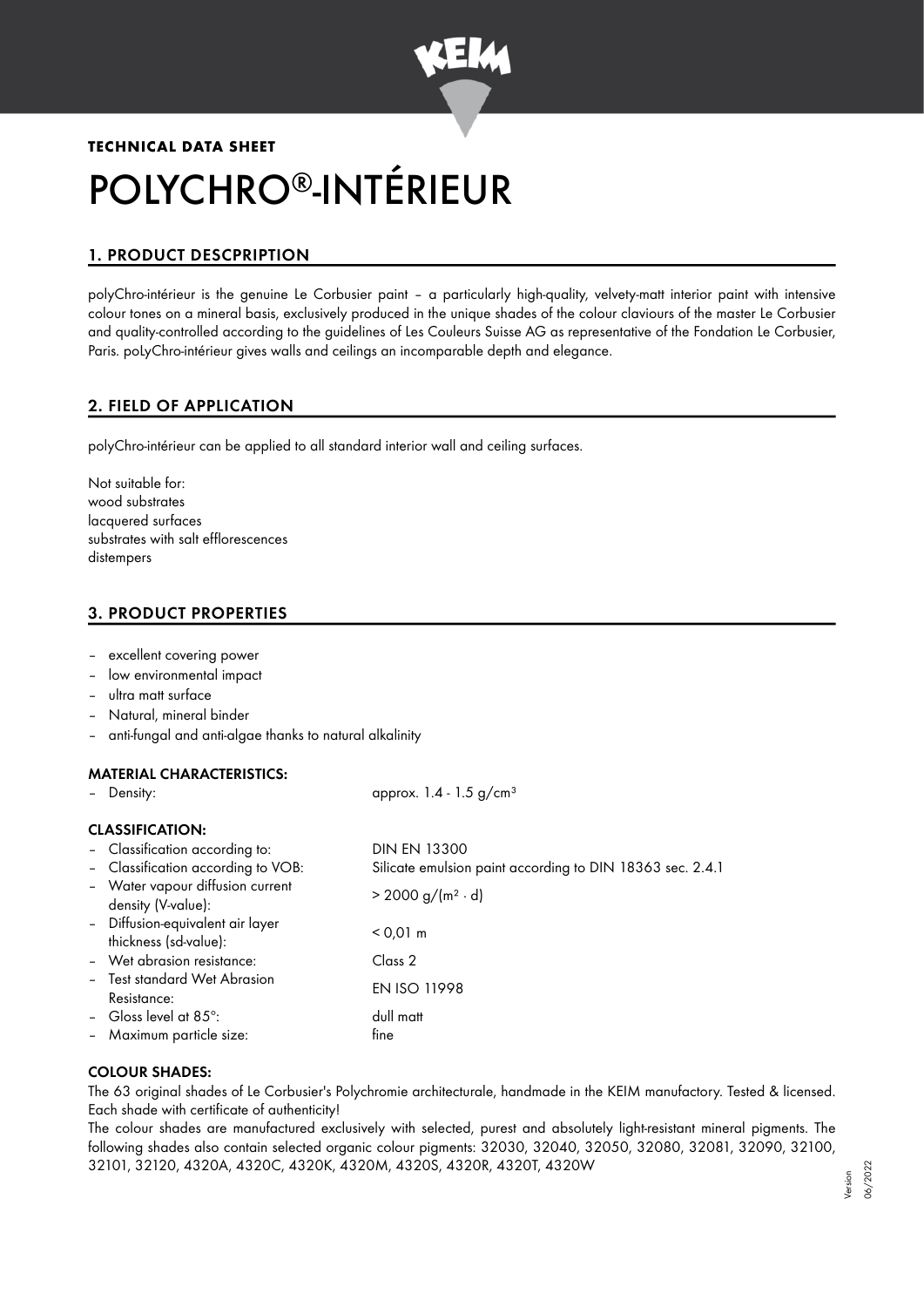## 4. APPLICATION INSTRUCTIONS

#### SUBSTRATE PREPARATION:

In case of strong grazing light, priming with poLyChro-fond is recommended.

#### APPLICATION CONDITIONS:

Ambient and substrate temperature during application and drying must be ≥ 5 °C.

#### PREPARATION OF MATERIAL:

Stir up polyChro-intérieur thoroughly before application.

#### APPLICATION:

polyChro-intérieur kann gestrichen, gerollt oder gespritzt werden (Düse ≥ 423 ). Für die Verarbeitung empfiehlt sich hochwertiges Werkzeug. Grundanstrich: Apply polyChro-intérieur undiluted or diluted with max. 10 % of Water. Schlussanstrich: Apply polyChro-intérieur undiluted.

#### DRYING TIME:

Can be overcoated after 12 hours at the earliest (at 23°C and 50% RH). At higher relative humidity, layer thicknesses and/ or lower temperatures, drying is delayed accordingly.

#### CONSUMPTION:

approx. 0,12 l/m²

These material consumption values are guide values for smooth substrates. Exact consumption values must be determined by means of test areas.

#### CLEANING OF TOOLS:

Clean immediately with water.

## 5. PACKAGING

| <b>Container content</b> | Unit of measure | Type of container |
|--------------------------|-----------------|-------------------|
| 25                       |                 | bucket            |
|                          |                 | bucket            |
|                          |                 | bucket            |

## 6. STORAGE

| max. storage time | <b>Storage conditions</b>                                                                   |
|-------------------|---------------------------------------------------------------------------------------------|
| 12 months         | frost-free<br>keep container tightly sealed.<br>cool<br>protected from heat and direct sun. |

## 7. DISPOSAL

For disposal information refer to section 13 of the safety data sheet.

EC WASTE CODE: Waste code: 08 01 12